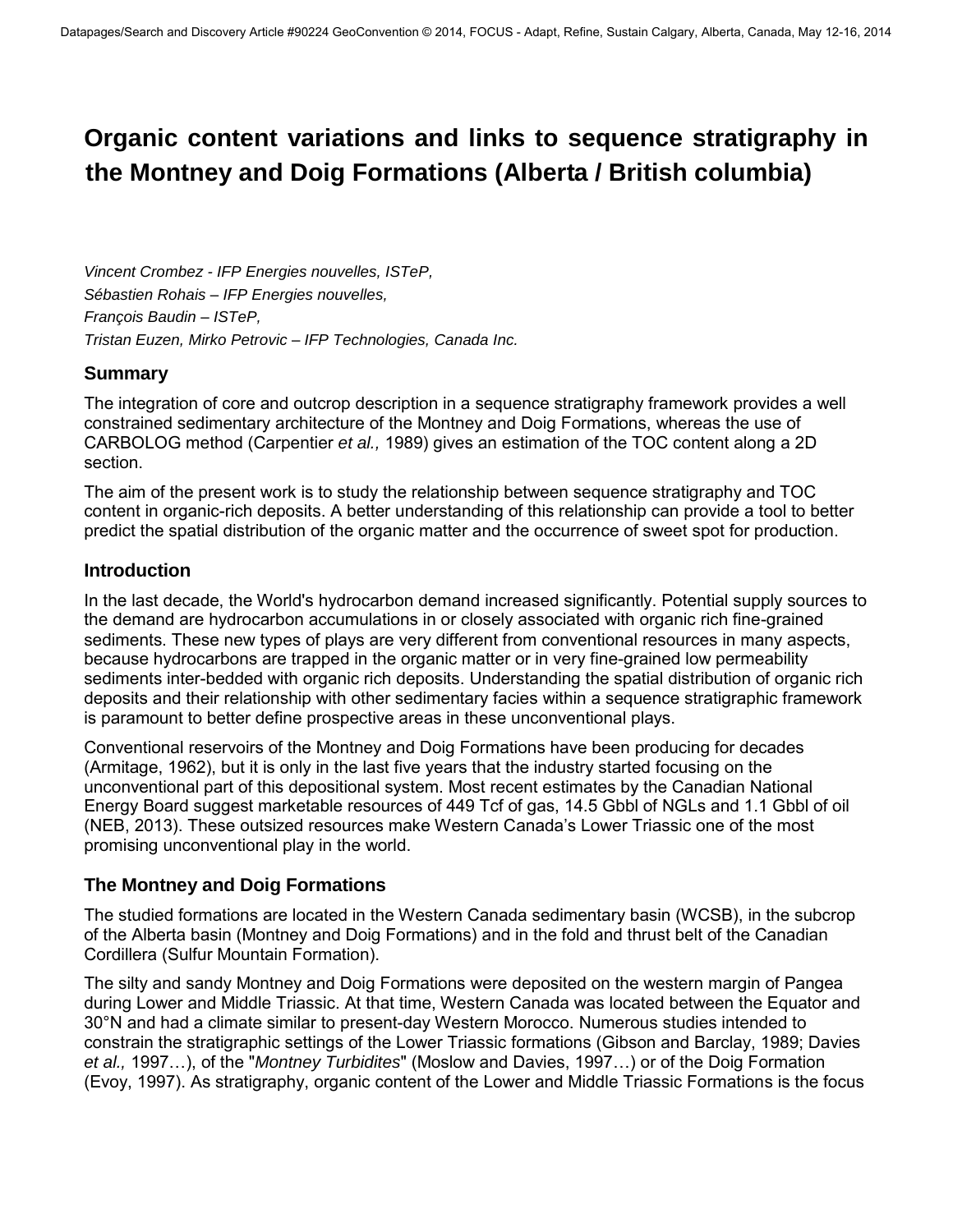of ongoing researches (Jarvie, 2012; Chalmers and Bustin 2012…) and is studied since the 90's (Riediger *et al.,* 1990; Zonneveld *et al.,* 2010)

Even if organic geochemistry and stratigraphy are the lead of scientific effervescence, there is not at our knowledge any public studies establishing a relationship between sequence stratigraphy and the organic matter distribution in the Lower and Middle Triassic formations of the WCSB. Due to the rich petroleum history of the Western Canada, numerous data (well logs, cores, drill cuttings, public studies…) are available on Lower and Middle Triassic formations. According to the high unconventional potential of this interval, this data availability makes the Montney and Doig Formations a good analogue for the study of the relationships between organic matter and sequence stratigraphy.

## **Material and Method**

The aim of this work is to study relationships between organic matter content, sedimentary facies and sequence stratigraphy at lower orders (II<sup>nd</sup> and III<sup>rd</sup>) in the Montney and Doig Formations.

This study is based on a 2D section of 450 km, with 39 wells, numerous cores and outcrops description had been studied.

This NW-SE section encompass the distal and proximal parts of the basin in British Columbia and Alberta, including the "G-Sand", the Doig "Phosphate Zone", the coquina beds and the turbidites.

According to principles of sequence stratigraphy exposed by Mitchum *et al.* (1977) the Montney and Doig Formations had been divided into several sequences.

In the basin a total of 330 drill cuttings sampled on 9 wells (Figure 1.a), 150 core samples and 40 outcrop samples had been analyzed with a Rock-Eval VI (Behar *et al.* 2001).

The Rock-Eval analyses were used to calibrate CARBOLOG (Carpentier *et al.,* 1989), a method for quantifying TOC from well logs.

As Passey's method (Passey *et al.,* 1990), the CARBOLOG method is based on resistivity and sonic logs. The parameterization of this method stands in the definition of 3 pure poles: 100% organic matter, 100% matrix, 100% shale.

The values of the poles were defined using the 9 wells with Rock-Eval data and the TOC was then quantified with CARBOLOG along the entire 2D section.

## **Results and Conclusions**

This study sheds new light on the Montney and Doig sedimentary architecture. The Montney and Doig Formations show 6 III<sup>rd</sup> order-like sequences corresponding approximately to 10-15 Ma. The first transgressive system tract show multiple backstepping shorefaces, including the "*G-Sand*". The study also suggests the preservation of tidal facies during these transgressive phases. In the proposed stratigraphic architecture the "*Mid-Montney Turbidites*" occured during the first lowstand and multiple "*Phosphates zones*" occured within the transgressive to maximum flooding surfaces (Figure 1.b.).

According to previous works the first phosphate zone corresponds to the base of the Doig Formation. In our study, it is related to the third transgressive surface above the Permian unconformity (Figure 1b).

The TOC analysis on hundreds of drill cutting shows a mean value around 1.5% with HI between 100 and 400 mgHC/gTOC (Figure 1a) and rare analysis with a TOC higher than 3%. The HI range is typical of a mix between type II and type III.

The parameterization of the CARBOLOG method tends to show the link between poles position and depth of the estimated interval. The uses of CARBOLOG on the cross section's wells show the same distribution of TOC values than those obtained with Rock-Eval analysis: a mean value around 1.5% TOC and few points higher than 3% TOC (Figure 1.b.).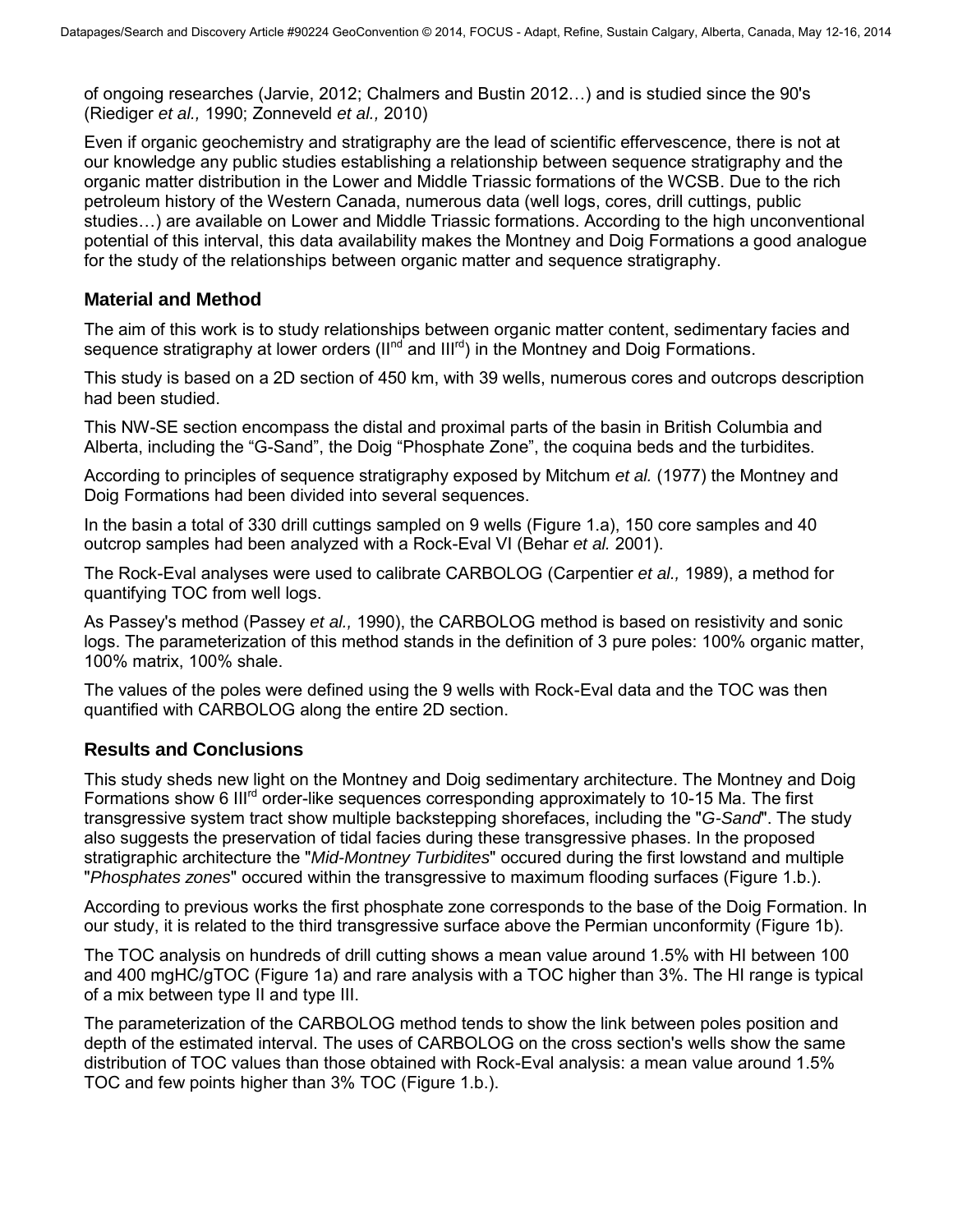

### **Figure 1: a. Van Krevelen diagram on drill cuttings. b. TOC Estimation with CARBOLOG.**

The comparative study of Rock-Eval analysis on drill cuttings and CARBOLOG estimation shows the probable contamination (Figure1.a.) of samples by the Nordegg Formation (Jurassic) when Montney and Doig Formation are located immediately below. This would explain the anomalous TOC (up to 10% HI higher than 800 mgHC/gTOC).

The measured and estimated TOC values in this study tends to be lower than those already published, this may be linked to the measurement of drill cutting that tends to smooth geochemical results, or on the other hand this may be linked to an oversampling of rich intervals in previous work to study organic composition of the Montney and Doig Formations.

Rock-Eval analysis and CARBOLOG estimations provide a good overview of the Montney and Doig organic content variations. By combining the new stratigraphic interpretation and the TOC estimation on